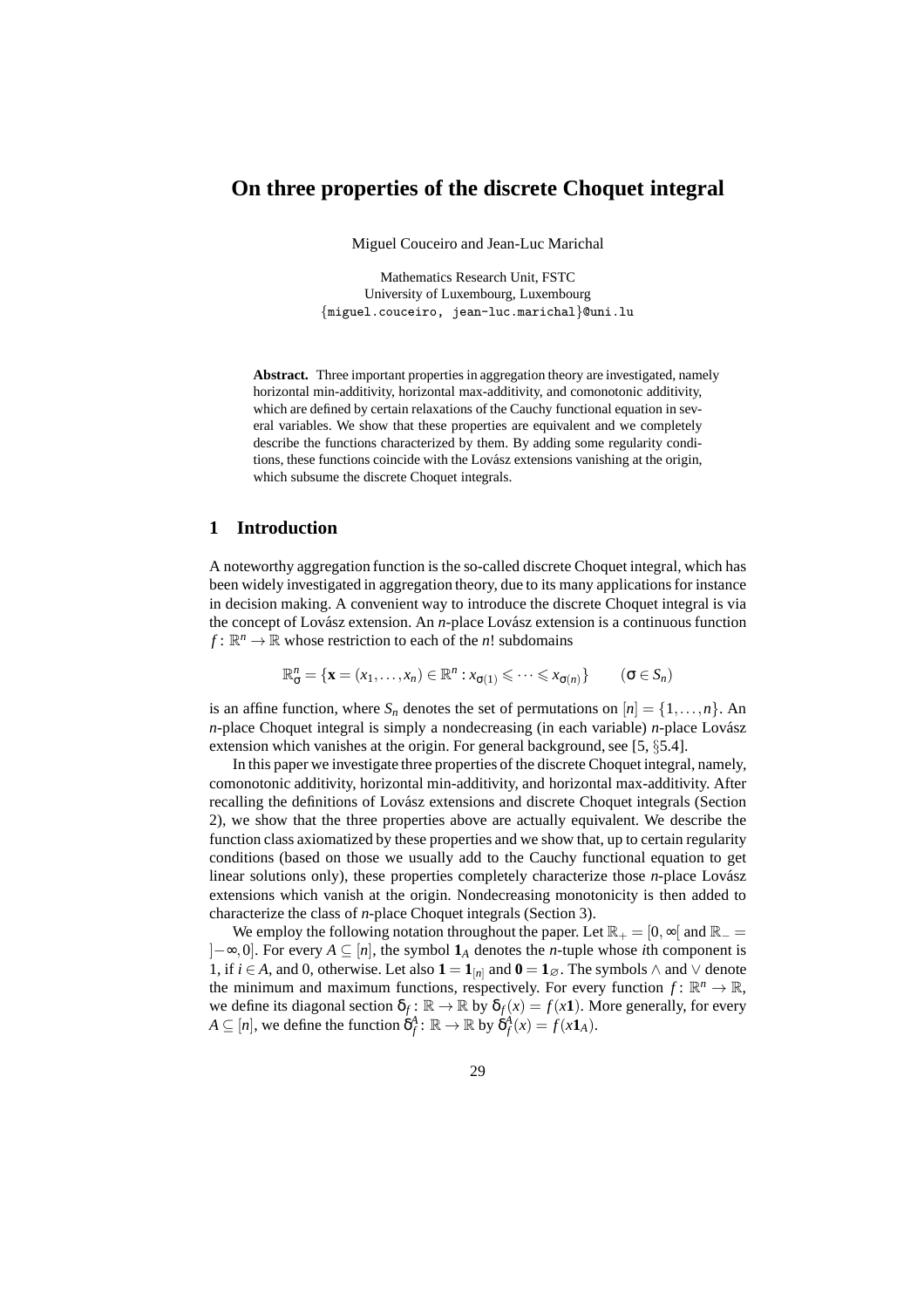It is important to notice that comonotonic additivity as well as horizontal minadditivity and horizontal max-additivity extend the classical additivity property defined by the Cauchy functional equation for *n*-place functions

$$
f(\mathbf{x} + \mathbf{x}') = f(\mathbf{x}) + f(\mathbf{x}') \qquad (\mathbf{x}, \mathbf{x}' \in \mathbb{R}^n). \tag{1}
$$

In this regard, recall that the general solution  $f: \mathbb{R}^n \to \mathbb{R}$  of the Cauchy equation (1) is given by  $f(\mathbf{x}) = \sum_{k=1}^{n} f_k(x_k)$ , where the  $f_k : \mathbb{R} \to \mathbb{R}$  ( $k \in [n]$ ) are arbitrary solutions of the basic Cauchy equation  $f_k(x + x') = f_k(x) + f_k(x')$  (see [1, §2–4]). If  $f_k$  is continuous at a point or monotonic or Lebesgue measurable or bounded from one side on a set of positive measure, then  $f_k$  is necessarily a linear function ([1]).

### **2 Lovasz extensions ´**

Consider a *pseudo-Boolean function*, that is, a function  $\phi$ :  $\{0,1\}^n \to \mathbb{R}$ , and define the set function  $v_{\phi}: 2^{[n]} \to \mathbb{R}$  by  $v_{\phi}(A) = \phi(1_A)$  for every  $A \subseteq [n]$ . Hammer and Rudeanu [6] showed that such a function has a unique representation as a multilinear polynomial of *n* variables

$$
\phi(\mathbf{x}) = \sum_{A \subseteq [n]} a_{\phi}(A) \prod_{i \in A} x_i,
$$

where the set function  $a_{\phi}$ :  $2^{[n]} \rightarrow \mathbb{R}$ , called the *Möbius transform* of  $v_{\phi}$ , is defined by

$$
a_{\phi}(A) = \sum_{B \subseteq A} (-1)^{|A| - |B|} v_{\phi}(B).
$$

The *Lovász extension* of a pseudo-Boolean function  $\phi$ :  $\{0,1\}^n \to \mathbb{R}$  is the function  $f_{\phi} \colon \mathbb{R}^n \to \mathbb{R}$  whose restriction to each subdomain  $\mathbb{R}^n_{\sigma}$  ( $\sigma \in S_n$ ) is the unique affine function which agrees with  $\phi$  at the *n* + 1 vertices of the *n*-simplex  $[0,1]^n \cap \mathbb{R}^n_{\sigma}$  (see [7, 9]). We then have  $f_{\phi}|_{\{0,1\}^n} = \phi$ .

It can be shown (see  $[5, \S5.4.2]$ ) that the Lovász extension of a pseudo-Boolean function  $\phi: \{0,1\}^n \to \mathbb{R}$  is the continuous function  $f_{\phi}(\mathbf{x}) = \sum_{A \subseteq [n]} a_{\phi}(A) \bigwedge_{i \in A} x_i$ . Its restriction to  $\mathbb{R}^n_{\sigma}$  is the affine function

$$
f_{\phi}(\mathbf{x}) = (1 - x_{\sigma(n)})\phi(\mathbf{0}) + x_{\sigma(1)}\nu_{\phi}(A_{\sigma}^{\uparrow}(1)) + \sum_{i=2}^{n} (x_{\sigma(i)} - x_{\sigma(i-1)})\nu_{\phi}(A_{\sigma}^{\uparrow}(i)), \quad (2)
$$

where  $A_{\sigma}^{\uparrow}(i) = \{\sigma(i), \ldots, \sigma(n)\}\.$  We say that a function  $f: \mathbb{R}^n \to \mathbb{R}$  is a *Lovász extension* if there is a pseudo-Boolean function  $\phi$ :  $\{0,1\}^n \to \mathbb{R}$  such that  $f = f_{\phi}$ .

An *n*-place *Choquet integral* is a nondecreasing Lovász extension  $f_{\phi}$ :  $\mathbb{R}^n \to \mathbb{R}$  such that  $f_{\phi}(\mathbf{0}) = 0$ . It is easy to see that a Lovász extension  $f: \mathbb{R}^n \to \mathbb{R}$  is an *n*-place Choquet integral if and only if its underlying pseudo-Boolean function  $\phi = f|_{\{0,1\}^n}$  is nondecreasing and vanishes at the origin (see [5, §5.4]).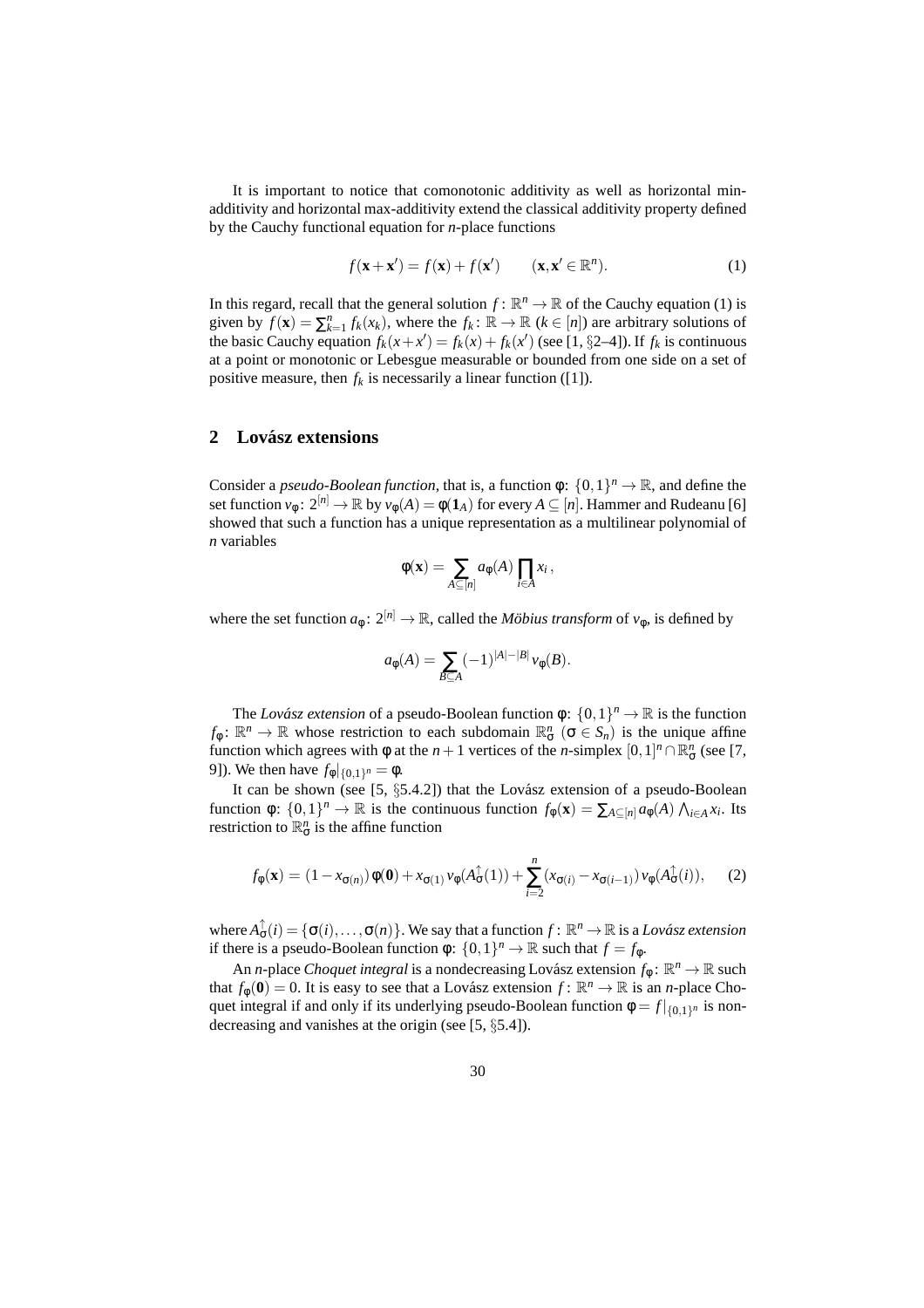## **3** Axiomatizations of Lovász extensions and discrete Choquet **integrals**

Two *n*-tuples  $\mathbf{x}, \mathbf{x}' \in \mathbb{R}^n$  are said to be *comonotonic* if there exists  $\sigma \in S_n$  such that  $\mathbf{x}, \mathbf{x}' \in \mathbb{R}^n_{\sigma}$ . A function  $f: \mathbb{R}^n \to \mathbb{R}$  is said to be *comonotonically additive* if, for every comonotonic *n*-tuples  $\mathbf{x}, \mathbf{x}' \in \mathbb{R}^n$ , we have

$$
f(\mathbf{x} + \mathbf{x}') = f(\mathbf{x}) + f(\mathbf{x}').
$$
\n(3)

Given  $\mathbf{x} \in \mathbb{R}^n$  and  $c \in \mathbb{R}$ , let  $[\![\mathbf{x}]\!]_c = \mathbf{x} - \mathbf{x} \wedge c$  and  $[\![\mathbf{x}]\!]^c = \mathbf{x} - \mathbf{x} \vee c$ . We say that a function  $f: \mathbb{R}^n \to \mathbb{R}$  is

**−** *horizontally min-additive* if, for every  $\mathbf{x} \in \mathbb{R}^n$  and every  $c \in \mathbb{R}$ , we have

$$
f(\mathbf{x}) = f(\mathbf{x} \wedge c) + f([\![\mathbf{x}]\!]_c). \tag{4}
$$

**−** *horizontally max-additive* if, for every  $\mathbf{x} \in \mathbb{R}^n$  and every  $c \in \mathbb{R}$ , we have

$$
f(\mathbf{x}) = f(\mathbf{x} \vee c) + f([\![\mathbf{x}]\!]^c). \tag{5}
$$

We now describe the function classes axiomatized by these two properties. To this extent, we let  $A^{\downarrow}_{\sigma}(i) = \{ \sigma(1), \ldots, \sigma(i) \}.$ 

**Theorem 1.** A function  $f: \mathbb{R}^n \to \mathbb{R}$  is horizontally min-additive if and only if there  $e$ xists  $g: \mathbb{R}^n \to \mathbb{R}$ *, with*  $\delta_g$  and  $\delta_g^A|_{\mathbb{R}_+}$  additive for every  $A \subseteq [n]$ *, such that, for every* σ ∈ *Sn,*

$$
f(\mathbf{x}) = \delta_g(x_{\sigma(1)}) + \sum_{i=2}^n \delta_g^{A_{\sigma}^{\dagger}(i)}(x_{\sigma(i)} - x_{\sigma(i-1)}) \qquad (\mathbf{x} \in \mathbb{R}_{\sigma}^n).
$$
 (6)

*In this case, we can choose*  $g = f$ *.* 

**Theorem 2.** A function  $f: \mathbb{R}^n \to \mathbb{R}$  is horizontally max-additive if and only if there *exists*  $h: \mathbb{R}^n \to \mathbb{R}$ *, with*  $\delta_h$  *and*  $\delta_h^A|_{\mathbb{R}_+}$  *additive for every*  $A \subseteq [n]$ *, such that, for every* σ ∈ *Sn,*

$$
f(\mathbf{x}) = \delta_h(x_{\sigma(n)}) + \sum_{i=1}^{n-1} \delta_h^{A_{\sigma}^{\downarrow}(i)}(x_{\sigma(i)} - x_{\sigma(i+1)}) \qquad (\mathbf{x} \in \mathbb{R}_{\sigma}^n).
$$

*In this case, we can choose*  $h = f$ *.* 

Using Theorems 1 and 2, one can show that each of the two horizontal additivity properties is equivalent to comonotonic additivity. Thus we have the following result.

**Theorem 3.** For any function  $f: \mathbb{R}^n \to \mathbb{R}$ , the following assertions are equivalent.

- (*i*) *f is comonotonically additive.*
- (*ii*) *f is horizontally min-additive.*

(*iii*) *f is horizontally max-additive.*

*If any of these conditions is fulfilled, then*  $\delta_f$ *,*  $\delta_f^A|_{\mathbb{R}_+}$ *, and*  $\delta_f^A|_{\mathbb{R}_-}$  *are additive*  $\forall A\subseteq [n].$